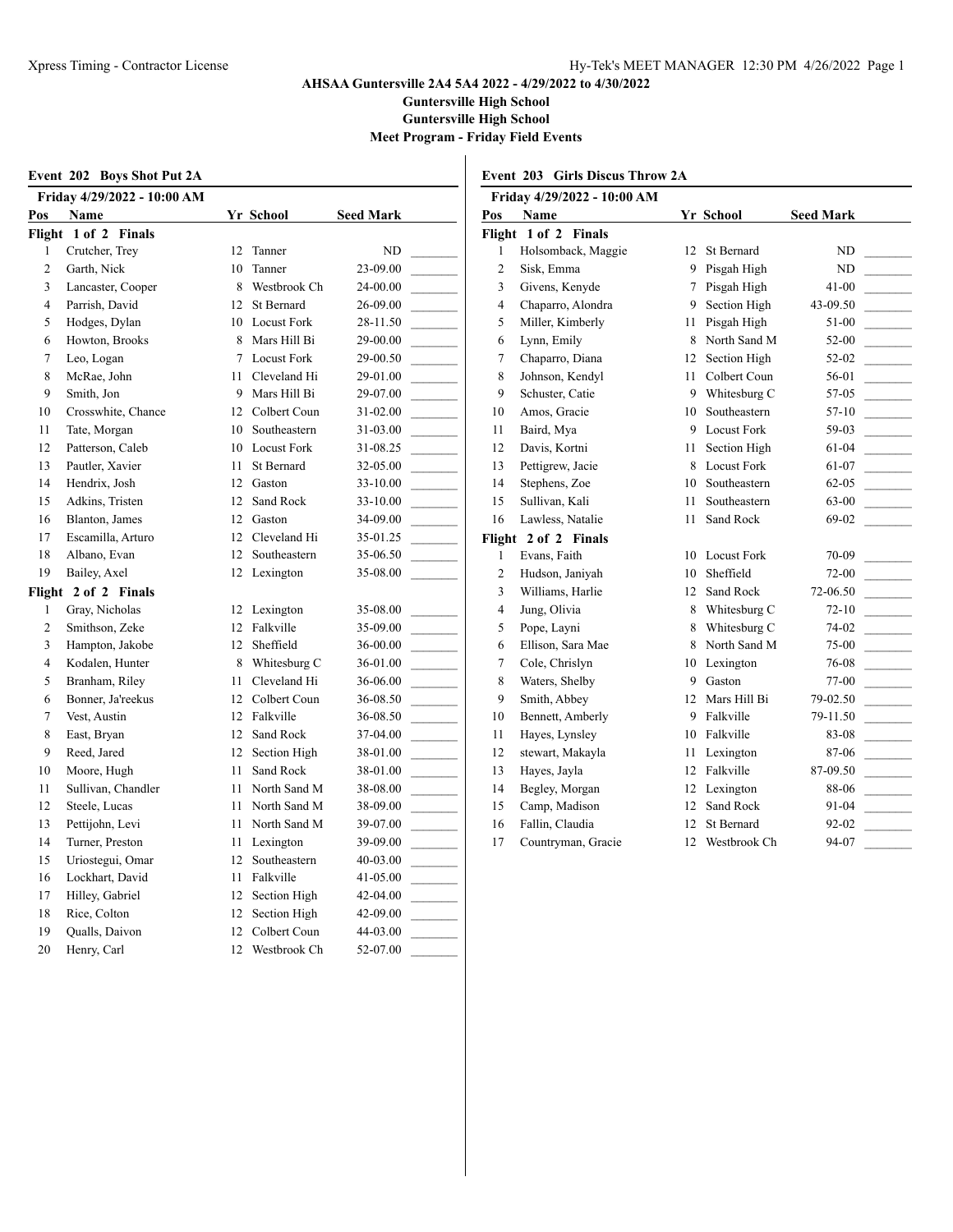**Guntersville High School**

**Guntersville High School**

**Meet Program - Friday Field Events**

| Event 509 Girls High Jump 5A |                                            |    |              |                  |  |
|------------------------------|--------------------------------------------|----|--------------|------------------|--|
| Pos                          | Friday 4/29/2022 - 10:00 AM<br><b>Name</b> |    | Yr School    | <b>Seed Mark</b> |  |
| Flight                       | 1 of 1 Finals                              |    |              |                  |  |
|                              | Allen, Ja'Lisha                            | 10 | Mae Jemison  | NΗ               |  |
| 2                            | Ford, Asia                                 | 10 | Mae Jemison  | NΗ               |  |
| 3                            | Stewart, Anna Beth                         | 8  | Alexandria H | NΗ               |  |
| 4                            | Battle, Jayla                              | 7  | Mae Jemison  | NΗ               |  |
| 5                            | Jeffers, Kylie                             | 8  | Alexandria H | 4-03.00          |  |
| 6                            | Nichols, Darby                             | 8  | Fairview     | 4-04.00          |  |
| 7                            | Lane, Hannah                               | 9  | Guntersville | 4-04.00          |  |
| 8                            | Wells, Baylor                              | 10 | West Point H | 4-06.00          |  |
| 9                            | Wells, Brooklynn                           | 11 | West Point H | 4-06.00          |  |
| 10                           | Redding, Kailyn                            | 8  | Fairview     | 4-06.00          |  |
| 11                           | Spradley, Eryn                             | 9  | Alexandria H | 4-06.00          |  |
| 12                           | Redding, Kabri                             | 10 | Fairview     | $4 - 10.00$      |  |
| 13                           | Bonds, Jadyn                               | 11 | Guntersville | 5-05.00          |  |
|                              |                                            |    |              |                  |  |

#### **Event 508 Boys Triple Jump 5A**

|     | Friday 4/29/2022 - 10:00 AM |    |              |                  |
|-----|-----------------------------|----|--------------|------------------|
| Pos | <b>Name</b>                 |    | Yr School    | <b>Seed Mark</b> |
|     | Flight 1 of 1 Finals        |    |              |                  |
| 1   | Watts, Ja'Shawn             | 10 | Mae Jemison  | ND               |
| 2   | Wimberly, Jordan            | 10 | Mae Jemison  | <b>ND</b>        |
| 3   | Raper, Carter               | 9  | Brewer       | 26-08.50         |
| 4   | Avila, Andres               | 10 | Brewer       | 29-00.00         |
| 5   | Allen, Weston               | 9  | Fairview     | 31-06.00         |
| 6   | Pike, Nick                  | 8  | Guntersville | 31-11.00         |
| 7   | Thrower, Colton             | 8  | West Point H | 32-09.00         |
| 8   | Dorzin, Ephraim             | 12 | Boaz         | 33-09.00         |
| 9   | Bunn, Matthew               | 12 | Alexandria H | 34-00.00         |
| 10  | Sutter, Asa                 | 8  | West Point H | 34-06.50         |
| 11  | Parker, Pearce              | 9  | West Point H | 34-07.00         |
| 12  | Walker, Brayden             | 10 | Sardis       | 35-04.00         |
| 13  | King, Taylor                | 8  | Guntersville | 35-10.00         |
| 14  | Williams, Damarkus          | 10 | Alexandria H | 36-05.00         |
| 15  | Fowler, Brenden             | 11 | Boaz         | 37-02.00         |
| 16  | Crumpton, Taylor            | 11 | Russellville | 37-07.00         |
| 17  | Phillips, Cahlese           | 12 | Russellville | 37-07.50         |
| 18  | Goble, Jamison              | 10 | Fairview     | 37-07.50         |
| 19  | Burns, Garrett              | 11 | Sardis       | 39-00.00         |
| 20  | Alewine, Jake               | 11 | Sardis       | 39-06.00         |
| 21  | Jones, Johnathan            | 12 | Mae Jemison  | 41-01.00         |

#### **Event 211 Girls Pole Vault 2A**

|     | Friday 4/29/2022 - 10:00 AM |   |              |                  |  |  |
|-----|-----------------------------|---|--------------|------------------|--|--|
| Pos | Name                        |   | Yr School    | <b>Seed Mark</b> |  |  |
|     | Flight 1 of 1 Finals        |   |              |                  |  |  |
|     | Arrowsmith, Aspen           |   | 11 Lexington | NH               |  |  |
|     | Poe, Felicity               | 8 | Whitesburg C | $5 - 06.00$      |  |  |
|     | Woods, Sarah                |   | St Bernard   | $5 - 06.00$      |  |  |
| 4   | Sackett, Kinsey             |   | Whitesburg C | $6 - 06.00$      |  |  |
|     | Caralt, Ada                 |   | Falkville    | 7-06.00          |  |  |

## **Event 206 Boys Long Jump 2A**

| Friday 4/29/2022 - 12:00 PM |                      |    |                    |                  |
|-----------------------------|----------------------|----|--------------------|------------------|
| Pos                         | <b>Name</b>          |    | Yr School          | <b>Seed Mark</b> |
| Flight                      | 1 of 2 Finals        |    |                    |                  |
| 1                           | Yoder, Austin        | 11 | Sand Rock          | ND               |
| 2                           | Smith, Jake          | 11 | Pisgah High        | 14-00.00         |
| 3                           | Stephenson, Chandler | 11 | Mars Hill Bi       | 14-05.00         |
| 4                           | Hutson, Tristan      | 8  | Pisgah High        | 14-11.00         |
| 5                           | Hawkins, Caiden      | 11 | Pisgah High        | 15-05.00         |
| 6                           | Carroll, Josh        | 10 | West End Hig       | 15-08.00         |
| 7                           | Williamson, Brent    | 9  | West End Hig       | 15-09.50         |
| 8                           | Ellison, Carson      | 10 | North Sand M       | 15-10.50         |
| 9                           | Carson, Caleb        | 10 | Southeastern       | 15-10.50         |
| 10                          | Evans, John          | 9  | Whitesburg C       | 15-11.50         |
| 11                          | Pope, Justin         | 11 | Gaston             | 16-00.00         |
| 12                          | Blevins, Blake       | 11 | North Sand M       | 16-00.00         |
| 13                          | Parham, Karl         | 10 | Tanner             | 16-05.00         |
| 14                          | Jones, Adonis        | 9  | Gaston             | 16-09.00         |
| 15                          | Tait, Kaleb          | 12 | North Sand M       | 17-01.00         |
| 16                          | Pearce, Thad         | 11 | West End Hig       | 17-03.00         |
| 17                          | Bennett, Brodie      | 8  | Falkville          | 17-06.00         |
| 18                          | Traffanstedt, Jack   | 12 | Lexington          | 17-09.00         |
| 19                          | DeBoard, Everett     | 9  | Sand Rock          | 17-09.00         |
| Flight                      | 2 of 2 Finals        |    |                    |                  |
| $\mathbf{1}$                | White, Titus         | 10 | <b>Locust Fork</b> | 17-11.00         |
| $\overline{c}$              | Jeffers, Andrew      | 12 | Lexington          | 18-00.50         |
| 3                           | Mitchell, Matthew    | 10 | <b>Locust Fork</b> | 18-02.00         |
| 4                           | Jones, Ke'Shawn      | 8  | Colbert Coun       | 18-03.00         |
| 5                           | McElrath, Cayson     | 8  | Section High       | 18-04.00         |
| 6                           | Bean, Keaton         |    | 10 Westbrook Ch    | 18-04.75         |
| 7                           | Higgins, Hudson      | 8  | Mars Hill Bi       | 18-05.00         |
| 8                           | Norwood, Dawson      | 12 | Falkville          | 18-06.00         |
| 9                           | Bogle, Kodie         | 9  | Gaston             | 18-07.00         |
| 10                          | Washburn, Logan      | 12 | Cleveland Hi       | 18-09.00         |
| 11                          | Sterling, Skyler     | 10 | Mars Hill Bi       | 18-10.50         |
| 12                          | Jones, Andrew        | 12 | Falkville          | 18-11.50         |
| 13                          | Privett, Hunter      | 12 | Sand Rock          | 19-01.00         |
| 14                          | defoor, landon       | 8  | Colbert Coun       | 19-01.00         |
| 15                          | Arrowsmith, Wyatt    | 10 | Lexington          | 19-02.00         |
| 16                          | Guinn, Alex          | 12 | Section High       | 20-00.00         |
| 17                          | Boatright, Jalon     | 10 | <b>Locust Fork</b> | 20-05.00         |
| 18                          | Blair, Dominik       | 12 | Section High       | 20-09.00         |
| 19                          | Browning, Bryson     | 12 | Cleveland Hi       | 21-08.50         |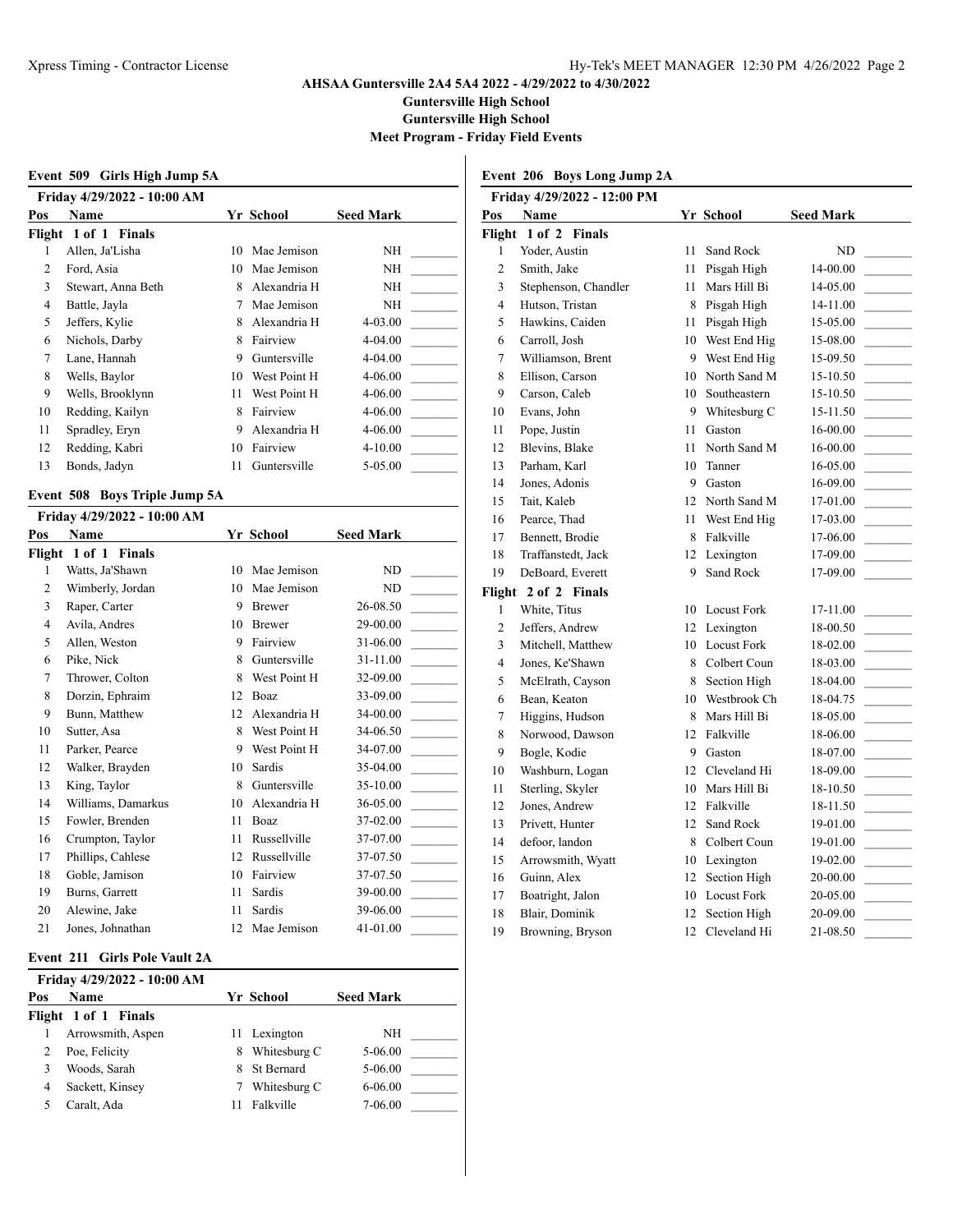**Guntersville High School**

**Guntersville High School**

**Meet Program - Friday Field Events**

|     | Event 510 Boys High Jump 5A         |    |               |                  |
|-----|-------------------------------------|----|---------------|------------------|
| Pos | Friday 4/29/2022 - 12:00 PM<br>Name |    | Yr School     | <b>Seed Mark</b> |
|     | Flight 1 of 1 Finals                |    |               |                  |
| 1   | Mcgee, Devon                        | 10 | Fairview      | NH               |
| 2   | Roberson, Garit                     | 10 | West Point H  | <b>NH</b>        |
| 3   | Rodgers, Ashton                     | 11 | West Point H  | 5-02.00          |
| 4   | Haisten, Jacob                      | 9  | Sardis        | $5 - 02.00$      |
| 5   | Parker, Pearce                      | 9  | West Point H  | $5 - 02.00$      |
| 6   | Smith, Cooper                       | 11 | <b>Brewer</b> | $5 - 02.00$      |
| 7   | Wimberly, Jordan                    | 10 | Mae Jemison   | $5 - 02.00$      |
| 8   | Hankins, Jacob                      | 11 | Fairview      | 5-04.00          |
| 9   | Watts, Ja'Shawn                     | 10 | Mae Jemison   | 5-04.00          |
| 10  | McGee, Canyon                       | 9  | Sardis        | 5-04.00          |
| 11  | McGhaney, Isaiah                    | 11 | Mae Jemison   | 5-04.00          |
| 12  | Frost, Eli                          | 10 | Fairview      | 5-08.00          |
| 13  | Downie, T.K.                        | 10 | Alexandria H  | 5-08.00          |
| 14  | Williams, Damarkus                  | 10 | Alexandria H  | 5-08.00          |
| 15  | Clemons, Will                       | 10 | <b>Brewer</b> | 5-08.00          |
| 16  | Graham, Brayden                     | 12 | Guntersville  | $5 - 10.00$      |
| 17  | Alewine, Jake                       | 11 | Sardis        | $5 - 10.00$      |
| 18  | Warhurst, Conner                    | 11 | Russellville  | $6 - 01.00$      |
| 19  | Kelly, Jaquan                       | 11 | Boaz          | $6 - 02.00$      |

#### **Event 507 Girls Triple Jump 5A**

| Friday 4/29/2022 - 12:00 PM |                             |    |              |                  |
|-----------------------------|-----------------------------|----|--------------|------------------|
| Pos                         | Name                        |    | Yr School    | <b>Seed Mark</b> |
| Flight                      | $1$ of $1$<br><b>Finals</b> |    |              |                  |
| 1                           | Wright, Tiann               | 12 | Mae Jemison  | ND               |
| 2                           | Bland, Aavion               | 10 | Mae Jemison  | ND               |
| 3                           | Ford, Asia                  | 10 | Mae Jemison  | ND               |
| 4                           | Barkley, Jasmine            | 9  | Brewer       | 22-06.50         |
| 5                           | Lopez, Isabella             | 10 | Fairview     | 25-06.00         |
| 6                           | Savarese, Sophia            | 8  | Fairview     | 25-09.50         |
| 7                           | Klein, Paula                | 10 | Sardis       | 26-07.00         |
| 8                           | Davis, Kylie                | 9  | Alexandria H | 26-10.00         |
| 9                           | Patterson, Lilly            | 9  | West Point H | 26-10.00         |
| 10                          | Harris, Faith               | 11 | Sardis       | 27-06.50         |
| 11                          | Chatman, Jaida              | 8  | Alexandria H | 27-10.50         |
| 12                          | Wells, Baylor               | 10 | West Point H | 28-03.00         |
| 13                          | Self, Isabella              | 12 | Sardis       | 29-01.00         |
| 14                          | Letson, Skye                | 11 | Lawrence Cou | 29-09.25         |
| 15                          | McDonald, Abby              | 10 | Fairview     | 30-10.50         |
| 16                          | Wells, Brooklynn            | 11 | West Point H | 31-03.00         |
| 17                          | Bonds, Jadyn                | 11 | Guntersville | 32-07.50         |

| Friday 4/29/2022 - 1:45 PM |                   |                  |
|----------------------------|-------------------|------------------|
| Pos<br><b>Name</b>         | Yr School         | <b>Seed Mark</b> |
| Flight 1 of 2 Finals       |                   |                  |
| 1 King Stella              | $10$ Whiteshurg C | ND               |

**Event 201 Girls Shot Put 2A**

| rugnt          | 1 OI 2 FINALS      |    |                    |                |  |
|----------------|--------------------|----|--------------------|----------------|--|
| 1              | King, Stella       | 10 | Whitesburg C       | ND             |  |
| $\overline{c}$ | Sisk, Emma         | 9  | Pisgah High        | N <sub>D</sub> |  |
| 3              | Gilley, Maggie     | 9  | Pisgah High        | ND             |  |
| $\overline{4}$ | Chaparro, Diana    | 12 | Section High       | 17-03.00       |  |
| 5              | Chaparro, Alondra  | 9  | Section High       | 18-01.00       |  |
| 6              | Miller, Kimberly   | 11 | Pisgah High        | 18-08.00       |  |
| 7              | Holsomback, Maggie | 12 | <b>St Bernard</b>  | 19-06.00       |  |
| 8              | Lynn, Emily        | 8  | North Sand M       | 20-00.00       |  |
| 9              | Pettigrew, Jacie   | 8  | <b>Locust Fork</b> | 20-09.00       |  |
| 10             | Amos, Gracie       | 10 | Southeastern       | 21-01.50       |  |
| 11             | Brown, Raley       | 7  | Whitesburg C       | 21-06.00       |  |
| 12             | Baird, Mya         | 9  | <b>Locust Fork</b> | 21-11.00       |  |
| 13             | Hooper, Alyssa     | 11 | Southeastern       | 22-05.00       |  |
| 14             | Davis, Kortni      | 11 | Section High       | 22-07.75       |  |
| Flight         | 2 of 2 Finals      |    |                    |                |  |
| 1              | Jung, Olivia       | 8  | Whitesburg C       | 23-01.50       |  |
| $\overline{c}$ | Sullivan, Kali     | 11 | Southeastern       | 23-10.00       |  |
| 3              | Ellison, Sara Mae  | 8  | North Sand M       | 24-07.50       |  |
| $\overline{4}$ | East, Lydia        | 10 | Sand Rock          | 25-09.00       |  |
| 5              | stewart, Makayla   | 11 | Lexington          | 25-11.00       |  |
| 6              | Lawless, Natalie   | 11 | Sand Rock          | 25-11.00       |  |
| 7              | Cole, Chrislyn     | 10 | Lexington          | 26-01.00       |  |
| 8              | Countryman, Gracie | 12 | Westbrook Ch       | 26-02.25       |  |
| 9              | Camp, Madison      | 12 | Sand Rock          | 26-04.00       |  |
| 10             | Begley, Morgan     | 12 | Lexington          | 26-07.00       |  |
| 11             | Smith, Abbey       | 12 | Mars Hill Bi       | 29-04.50       |  |
| 12             | Evans, Faith       | 10 | <b>Locust Fork</b> | 29-06.00       |  |
| 13             | Hayes, Lynsley     | 10 | Falkville          | 29-08.00       |  |
| 14             | Bennett, Amberly   | 9  | Falkville          | 30-07.50       |  |
| 15             | Hayes, Jayla       | 12 | Falkville          | 31-08.00       |  |
| 16             | Hudson, Janiyah    | 10 | Sheffield          | 32-00.00       |  |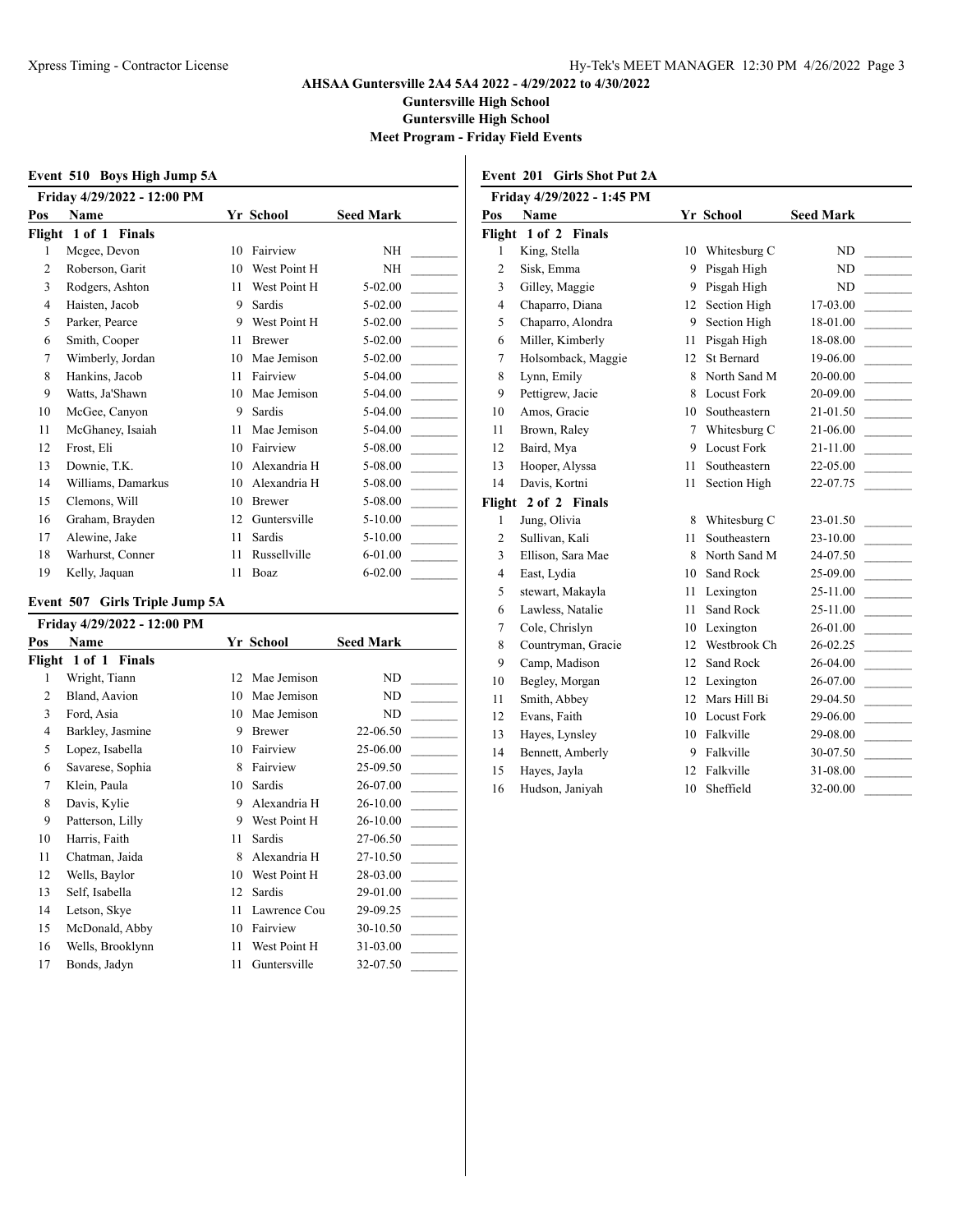**Guntersville High School**

**Guntersville High School**

**Meet Program - Friday Field Events**

|     | Event 210 Boys High Jump 2A |    |                    |                  |
|-----|-----------------------------|----|--------------------|------------------|
|     | Friday 4/29/2022 - 1:45 PM  |    |                    |                  |
| Pos | Name                        |    | Yr School          | <b>Seed Mark</b> |
|     | Flight 1 of 1 Finals        |    |                    |                  |
| 1   | Harris, Caden               | 9  | Southeastern       | $4 - 10.00$      |
| 2   | Bell, Xander                |    | Pisgah High        | $4 - 11.00$      |
| 3   | Ortiz, Davey                | 9  | Southeastern       | $5 - 00.00$      |
| 4   | Jones, Adonis               | 9  | Gaston             | $5 - 02.00$      |
| 5   | Acosta, Jeremy              | 12 | Cleveland Hi       | $5 - 02.00$      |
| 6   | Overdear, Brodie            | 8  | Pisgah High        | $5-02.00$        |
| 7   | Potts, David                | 10 | Lexington          | $5-04.00$        |
| 8   | Campbell, Kel               | 12 | Falkville          | $5-04.00$        |
| 9   | Bogle, Kodie                | 9  | Gaston             | 5-04.00          |
| 10  | Fallin, Nic                 | 8  | <b>St Bernard</b>  | $5 - 06.00$      |
| 11  | Arrowsmith, Wyatt           | 10 | Lexington          | $5 - 06.00$      |
| 12  | Warnick, Isaiah             | 11 | Falkville          | 5-06.00          |
| 13  | Jones, Demetrius            | 12 | Colbert Coun       | 5-08.00          |
| 14  | Slay, Jonah                 | 12 | North Sand M       | 5-08.00          |
| 15  | Nash, Hunter                | 12 | Lexington          | 5-08.00          |
| 16  | Arndt, Braden               | 12 | Section High       | $5-10.00$        |
| 17  | Boatright, Jalon            | 10 | <b>Locust Fork</b> | $6 - 00.00$      |
| 18  | Norwood, Dawson             | 12 | Falkville          | $6 - 00.00$      |

#### **Event 503 Girls Discus Throw 5A**

| Friday 4/29/2022 - 1:45 PM |                      |    |               |                  |  |
|----------------------------|----------------------|----|---------------|------------------|--|
| Pos                        | <b>Name</b>          |    | Yr School     | <b>Seed Mark</b> |  |
|                            | Flight 1 of 1 Finals |    |               |                  |  |
| 1                          | Blackwelder, Solana  | 7  | Mae Jemison   | <b>ND</b>        |  |
| 2                          | Williams, Audra      | 12 | West Point H  | 18-00            |  |
| 3                          | Fletcher, Zale       | 10 | Mae Jemison   | $34-10$          |  |
| 4                          | Wright, Tiann        | 12 | Mae Jemison   | 37-00.50         |  |
| 5                          | Jones, Asia          | 8  | West Point H  | 48-08            |  |
| 6                          | Tormark, Emilia      | 12 | Sardis        | $57-10$          |  |
| 7                          | Shedd, Ashlyn        | 12 | West Point H  | $61 - 05$        |  |
| 8                          | Walker, Grayce       | 9  | Boaz          | $62 - 01$        |  |
| 9                          | Morrison, Kinley     | 12 | Sardis        | 66-03            |  |
| 10                         | Brownrigg, Michela   | 10 | Boaz          | 68-05            |  |
| 11                         | Helms, Sara          | 12 | Sardis        | $72 - 07$        |  |
| 12                         | Stewart, Anna Beth   | 8  | Alexandria H  | 78-06            |  |
| 13                         | Moye, Brianna        | 12 | Fairview      | 80-00            |  |
| 14                         | Chastain, Abby       | 11 | Guntersville  | 82-04            |  |
| 15                         | Rice, Ursula         | 12 | Guntersville  | 83-04            |  |
| 16                         | Segrest, Laci        | 10 | Fairview      | 84-04            |  |
| 17                         | Speegle, Raylee      | 11 | <b>Brewer</b> | 85-00            |  |
| 18                         | Stafford, Ella       | 11 | Ardmore High  | $90 - 10$        |  |
| 19                         | Woods, Danashia      | 10 | Alexandria H  | 95-07            |  |
| 20                         | Hunt, Tyasha         | 8  | Alexandria H  | 98-01            |  |
| 21                         | Redding, Kabri       | 10 | Fairview      | 99-03            |  |
| 22                         | Martin, Cesleigh     | 9  | Guntersville  | $102 - 00$       |  |
|                            |                      |    |               |                  |  |

| <b>Event 514 Boys Javelin Throw 5A</b> |                      |    |               |                  |  |  |
|----------------------------------------|----------------------|----|---------------|------------------|--|--|
| Friday 4/29/2022 - 1:45 PM             |                      |    |               |                  |  |  |
| Pos                                    | Name                 |    | Yr School     | <b>Seed Mark</b> |  |  |
| Flight 1 of 2 Finals                   |                      |    |               |                  |  |  |
| 1                                      | Evans, Noah          | 9  | <b>Brewer</b> | ND               |  |  |
| $\overline{c}$                         | Smith, Jerimiah      | 11 | Mae Jemison   | ND               |  |  |
| 3                                      | Chapman, Jerry       | 10 | Mae Jemison   | 57-11            |  |  |
| 4                                      | Ledbetter, Nate      | 9  | <b>Brewer</b> | $61 - 10$        |  |  |
| 5                                      | Franks, Talan        | 11 | <b>Brewer</b> | $72 - 11$        |  |  |
| 6                                      | Dujoud, Aiden        | 11 | West Point H  | 84-04            |  |  |
| 7                                      | Dean, Daniel         | 11 | West Point H  | 90-00            |  |  |
| 8                                      | Pike, Nick           | 8  | Guntersville  | 93-04            |  |  |
| 9                                      | Young, Jayden        | 9  | Mae Jemison   | $94 - 10$        |  |  |
| 10                                     | Eldredge, Dakota     | 12 | Ardmore High  | 96-09            |  |  |
| 11                                     | Jacinte, Valerio     | 9  | Boaz          | $102 - 10$       |  |  |
| 12                                     | Martinez, Damir      | 8  | Boaz          | 103-09           |  |  |
| 13                                     | Martin, Shawn        | 10 | Ardmore High  | 104-05           |  |  |
| 14                                     | Guyton, Elijah       | 12 | Fairview      | 108-01           |  |  |
| 15                                     | Gann, Bailey         | 7  | West Point H  | 114-06           |  |  |
|                                        | Flight 2 of 2 Finals |    |               |                  |  |  |
| 1                                      | Bice, Ethan          | 12 | Fairview      | 116-00           |  |  |
| $\overline{c}$                         | McCain, Caleb        | 10 | Alexandria H  | 117-02           |  |  |
| 3                                      | Patterson, Tony      | 12 | Sardis        | 119-00           |  |  |
| $\overline{4}$                         | Ponce, Jose          | 10 | Sardis        | 121-03           |  |  |
| 5                                      | Mcgee, Devon         | 10 | Fairview      | 121-07           |  |  |
| 6                                      | Bentley, Zander      | 10 | Guntersville  | 121-10           |  |  |
| 7                                      | Slay, Gavin          | 12 | Russellville  | 122-00           |  |  |
| 8                                      | Hall, Connor         | 12 | Alexandria H  | 125-06           |  |  |
| 9                                      | Sanchez, Jacob       | 11 | Ardmore High  | 125-06           |  |  |
| 10                                     | Hall, Carson         | 10 | Alexandria H  | 128-04           |  |  |
| 11                                     | Karr, Jacob          | 12 | Boaz          | 130-04           |  |  |
| 12                                     | Stewart, Dakota      | 11 | Douglas High  | 135-00           |  |  |
| 13                                     | Pike, CJ             | 12 | Guntersville  | 138-09           |  |  |
| 14                                     | Montgomery, Dallan   | 12 | Russellville  | 146-06           |  |  |
| 15                                     | Lawson, Kane         | 10 | Sardis        | 150-07           |  |  |
| 16                                     | Baker, Tilman        | 11 | Russellville  | 153-00           |  |  |